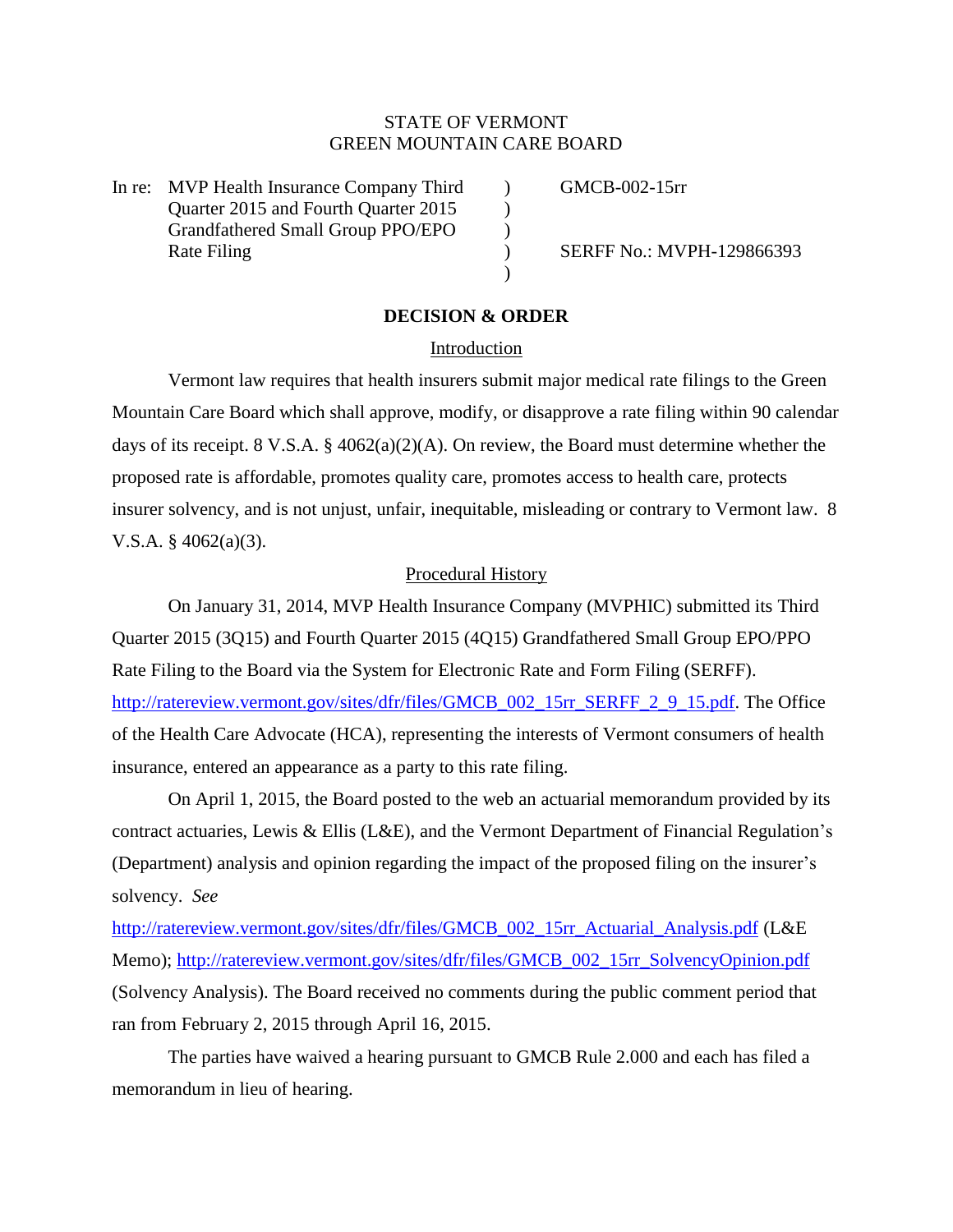### Findings of Fact

### Nature of the Filing

1. MVPHIC is a for-profit New York health insurer that provides PPO and  $EPO<sup>1</sup>$ products to individuals and employers in the small and large group markets in New York and Vermont. MVPHIC is owned by MVP Health Care, Inc. (MVP), a New York corporation that transacts health insurance business in New York and Vermont through a variety of for-profit and non-profit subsidiaries.

2. This filing demonstrates the premium rate development of MVPHIC's small group grandfathered EPO/PPO products comprising high deductible health plans (HDHP). This is a closed block of business.

3. As of December 2014, there were 2,374 members enrolled in plans affected by this filing, of which 163 have renewal dates in 3Q15 and 311 have renewal dates in 4Q15.

4. MVPHIC is requesting an average annual increase of 4.8% for members renewing in 3Q15 and 5.3% for those renewing in 4Q15.

# Summary of the Data and Analysis

 $\overline{\phantom{a}}$ 

5. MVPHIC utilized grandfathered small group HDHP claim data for the period from September 2013 to August 2014 and paid through November 2014 for its base experience period. Claims in excess of \$100,000 were removed and replaced by a pooling charge.

6. The adjusted claims were projected forward using a 6.8% annual effective medical trend assumption and a 22.2% annual effective prescription drug trend. The prescription drug trend was supplied by MVP's pharmacy benefit manager (PBM) and does not account for the carrier's Vermont book of business.

7. Upon request by L&E, MVPHIC provided 2013 and 2014 allowed pharmacy claims which indicate that high-cost specialty drugs are significantly impacting its prescription drug trend. Although L&E disagrees with the carrier's reliance on its PBM's trend assumption, in light of the historic experience and MVP's other pending filings,  $2$  L&E opines that the requested 22.2% trend is "reasonable and appropriate." L&E Memo at 6.

<sup>&</sup>lt;sup>1</sup> Exclusive provider organizations (EPOs) generally don't cover care outside the plan's network of providers. Preferred provider organizations (PPOs) cover care inside and outside the plan's provider network, but members typically pay a higher percentage of charge for out-of-network care.

 $2$  MVP submitted three filings within a short period of time; consequently, L&E was in the process of reviewing them simultaneously. MVP proposes the same utilization and unit cost trends by drug tier for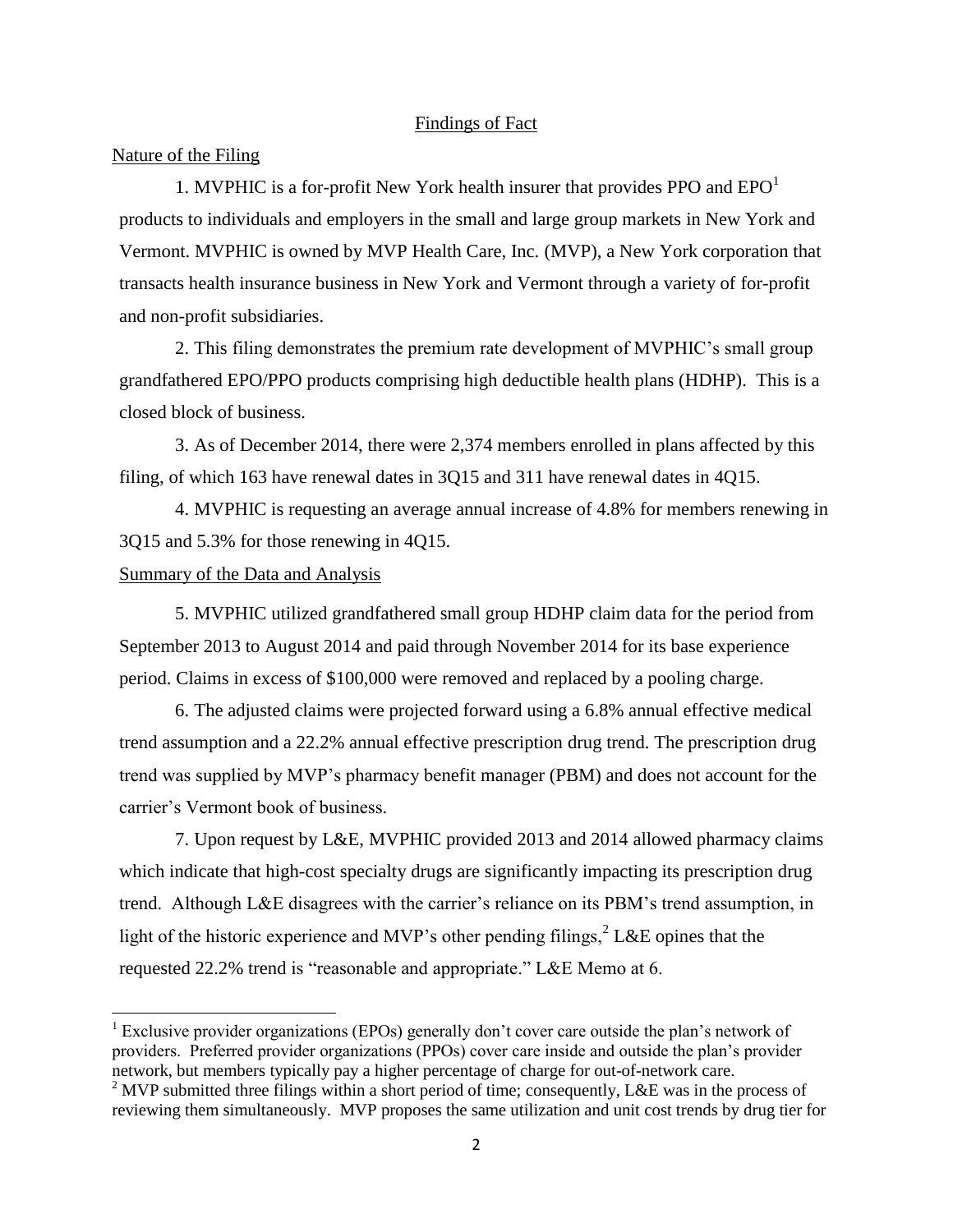8. MVPHIC increased the claim cost for fees and surcharges and included a general administrative load of 9.5% for administrative costs and a 2.0% contribution to surplus. For 2013, MVPHIC's Supplemental Health Care Exhibit (for all markets) indicates a 10.8% administrative load.

9. MVPHIC utilized experience period enrollment distribution to calculate its 2015 single conversion factor and made no adjustment to account for demographic shifts (age and gender) from the experience period membership to rating period. Because this is a closed block of business, L&E maintains that it would be more appropriate for the carrier to use its most recently available membership distribution (December 2014) to develop the rate change and single conversion factor, which would increase annual rates from 4.8% to 6.7% in 3Q15, and from 5.3% to 7.2% in 4Q15.

10. MVPHIC's 2015 anticipated traditional medical loss ratio and federal loss ratio<sup>3</sup> for this grandfathered block of business are 82.2% and 88.8%, respectively.

11. The Department of Financial Regulation, noting that it is not the carrier's primary regulator, determined that MVPHIC's Vermont operations pose very little risk to its solvency, or to the solvency of MVP Holding Company. Solvency Analysis at 2.

12. The HCA, citing the 2014 Vermont Household Health Insurance Survey, Vermont Department of Labor, Economic & Labor Market Information and past decisions by the Board, requests that the Board decrease the contribution to surplus from 2.0% to no higher than 1.0%.

### Standard of Review

1. The Board reviews rate filings to ensure that rates are affordable, promote quality care and access to health care, protect insurer solvency, and are not unjust, unfair, inequitable, misleading or contrary to Vermont law. 8 V.S.A. § 4062(a)(2); GMCB Rule 2.000, *Rate Review*, §§ 2.301(b), 2.401. In addition, the Board takes into consideration changes in health care delivery, changes in payment methods and amounts, and other issues at its discretion. 18 V.S.A. § 9375(b)(6).

 $\overline{a}$ 

all three; due to varying utilization by drug tier in each filing, the total allowed trends will not match exactly. *See* L&E Memo at 3, n.3.

<sup>&</sup>lt;sup>3</sup> Traditionally, loss ratio is defined as the portion of premium income insurers pay out in the form of health care claims. Under the ACA, calculation of the minimum loss ratio (MLR) allows insurers to make adjustments for quality improvement activities and expenditures on taxes, licensing and regulatory fees.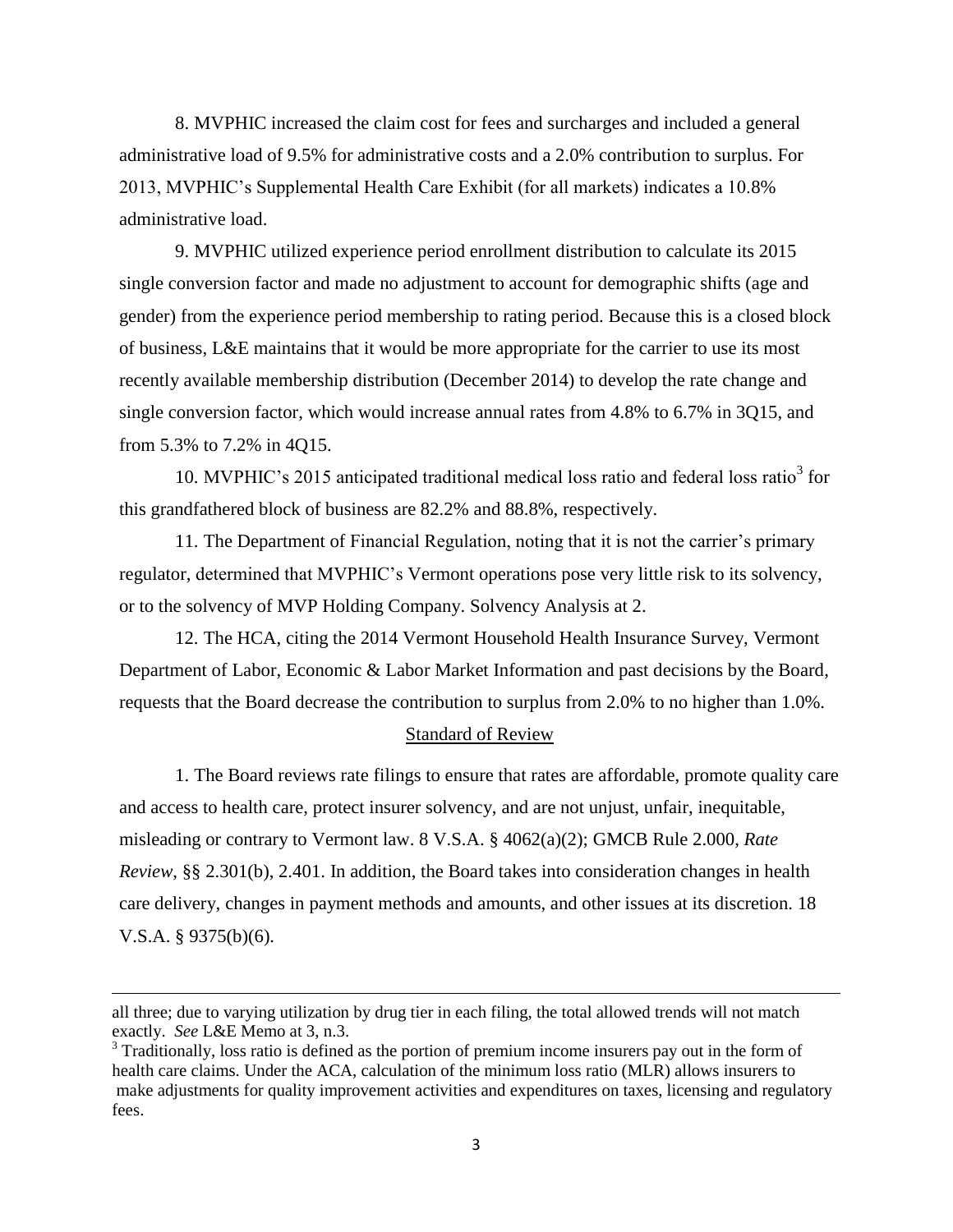2. As part of its review, the Board will consider the Department's analysis and opinion on the impact of the proposed rate on the insurer's solvency and reserves. 8 V.S.A. §  $4062(a)(2)$ , (3). In addition, the Board shall consider any public comments received on a rate filing. Rule 2.000, §2.201.

3. The burden falls on the insurer proposing a rate change to justify the requested rate. *Id*. § 2.104(c)

# Conclusions of Law

1. The last time we reviewed this block of business, *see* Docket no. GMCB 020-14rr, *available at* [http://ratereview.vermont.gov/sites/dfr/files/GMCB\\_020\\_14rr\\_Decision.pdf,](http://ratereview.vermont.gov/sites/dfr/files/GMCB_020_14rr_Decision.pdf) we agreed with our actuary and ordered that the carrier use its most recent enrollment – which we concluded more accurately reflects current membership distribution – in its rate development and calculation of a single conversion factor. Although we continue to agree that use of current enrollment data is appropriate, in this instance it produces rates higher than those requested by the carrier. For considerations of affordability alone, we decline our actuary's recommendation that the carrier revise this component of its filing.

2. We continue to disagree with MVPHIC's reliance on a pharmacy trend that does not reflect Vermont-specific experience. *See, e.g.,* In re: MVP Health Plan, Inc. 2015 Vermont Health Connect Rate Filing, Docket no. GMCB-017-14, *available at*  [http://ratereview.vermont.gov/sites/dfr/files/GMCB\\_017\\_14\\_rr\\_Decision.pdf](http://ratereview.vermont.gov/sites/dfr/files/GMCB_017_14_rr_Decision.pdf) (rejecting use of pharmacy trend that does not reflect the Vermont population). In this and other recent MVP filings however,<sup>4</sup> we concur with our actuary's view that the proposed trend is reasonable in light of the carrier's historic experience, its PBM's pharmacy trend, and the impact of high cost specialty drugs. We again voice our concern with the steep increase in trend due to the introduction of high cost specialty drugs to the market, and expect that MVP will explore ways to moderate their rise in cost and utilization.

3. Last, we reduce MVPHIC's contribution to surplus from 2.0% to 1.0%. Doing so lessens the burden on Vermont ratepayers without harming the carrier's solvency, and is consistent with the action we have taken in the past and with the most recent MVP filings.

 $\overline{a}$ 

.

 $4$  MVP submitted Dockets 001-15rr, 002-15rr, and 005-15rr within the course of five days. In each, the carrier utilizes the PBM's suggested pharmacy trend in its rate development. *See* n.2, infra.